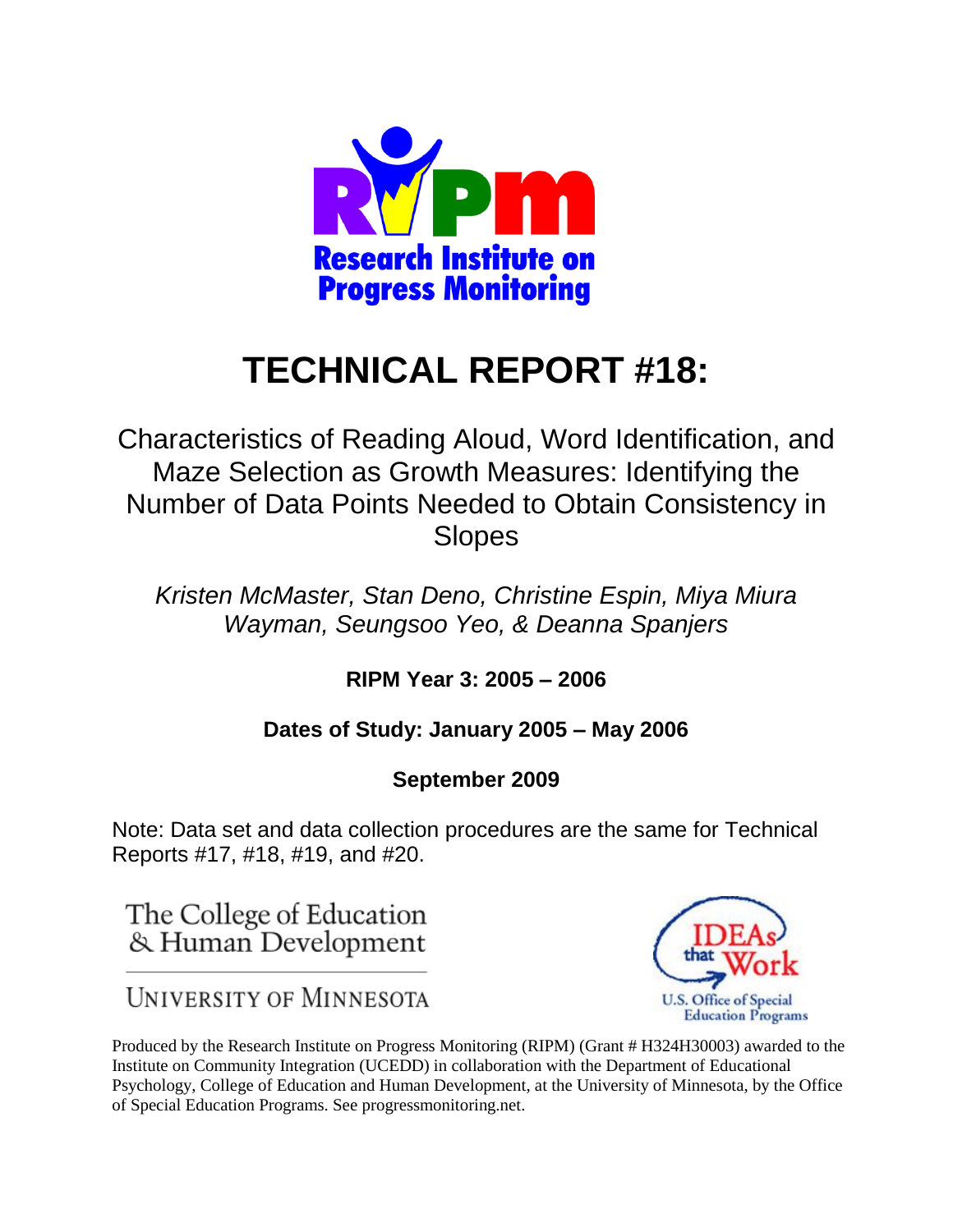The purpose of this study was to investigate technical features of slopes from reading aloud, word identification, and maze selection measures used to monitor reading progress of students in Grades 1 through 5 and Grade 9 across 12 weeks. Specific research questions included: (1) At each grade level, which measures produce slopes that are statistically significantly greater than zero? (2) At each grade level, how often must progress monitoring measures in reading be administered to obtain reliable slopes?

#### Method

The participants, setting, CBM measures, and procedures are the same as found in Technical Reports #17, #18, #19, and #20. See Technical Report #17 for complete details on participants, setting, CBM measures, and procedures.

#### *Data Analyses*

For all analyses, students in Grade  $2 (n = 10)$  were included in the same group as students in Grade 3 and students in Grade 4 ( $n = 6$ ) were included in the same group as students in Grade 5 group. This decision was made based on the fact that there were two classrooms that combined grade levels (one Grade 2/3 split and one Grade 4/5 split) and the classroom teachers reported that there was no differentiation in reading instruction based on grade level within the classroom. Students in Grade 2 were receiving the same reading instruction as students in Grade 3 and students in Grade 4 were receiving the same reading instruction as students in Grade 5.

*Group level analyses*. To calculate growth rate and intercept, a latent growth model (LGM), which is based on the group level, was employed using the AMOS 4.0 program. Missing data were handled using the full-information maximum likelihood (FIML) statistical method in the AMOS program. The AMOS program changes from its default algorithm (moment-based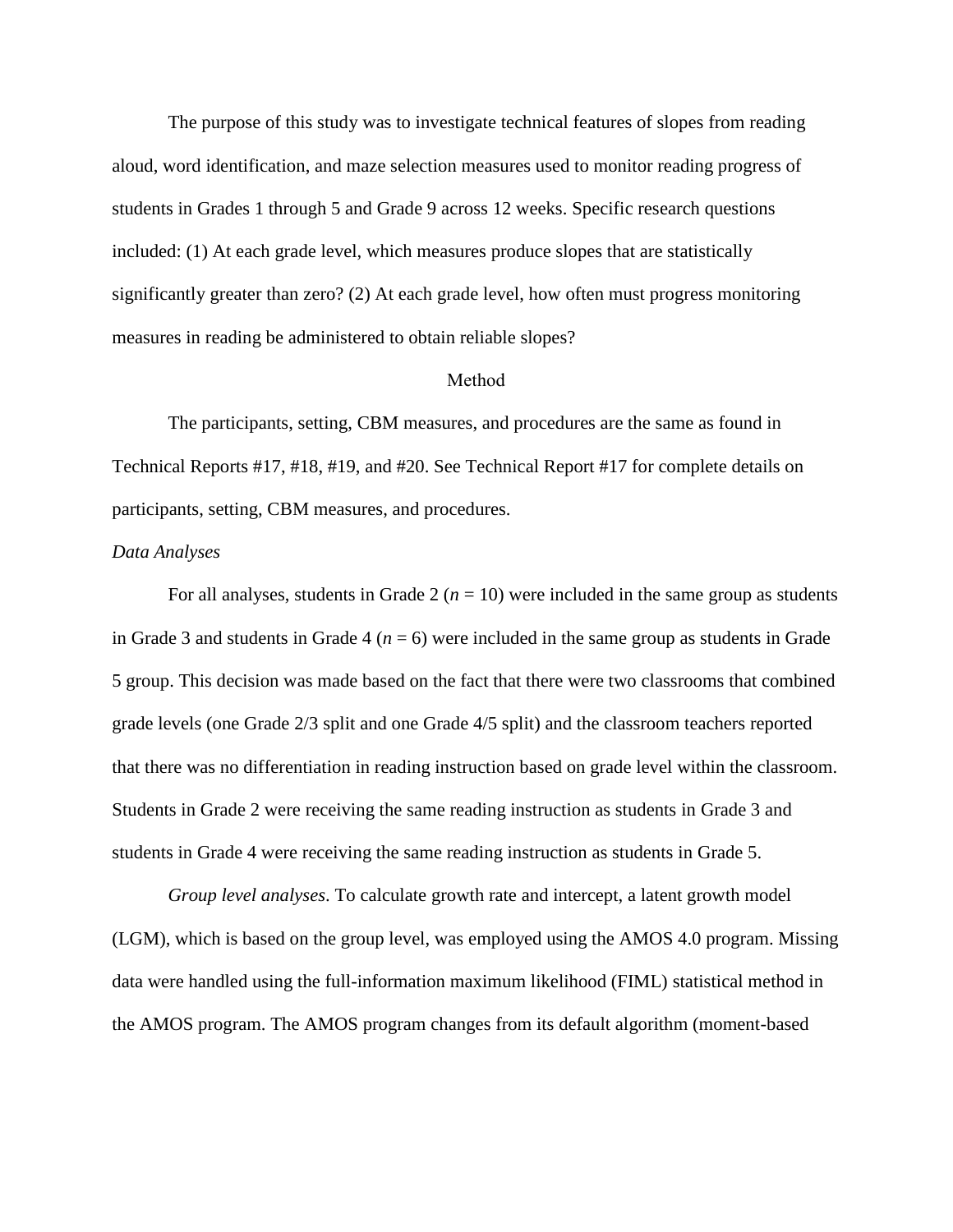maximum likelihood) to the FIML automatically when the AMOS detects missing values in the data (Dembo, Wothke, Livingston, & Schmeidler, 2002).

*Individual level analyses*. To analyze data at individual level, ordinary least squares (OLS), which is based on each student's CBM scores, was used to calculate the slope and the standard error of the slope (SEb) across weekly administration. SPSS 13.0 was used for these analyses.

#### Results

Below we report results with respect to our research questions: (1) At each grade level, which measures are sensitive to growth over time, as indicated by slopes that are statistically significantly greater than zero? (2) At each grade level, how often must progress monitoring measures in reading be administered to obtain reliable slopes? For group level analyses, we examined whether slopes were statistically significantly different from zero for each measure, and which data collection schedules yielded these slopes.

#### *Group Level Analyses: Slope Estimates for Different Data Collection Schedules*

As shown in Table 1, the estimated average slope for reading aloud was statistically significantly different from zero for all grades for the following data collection schedules: Weeks 1-12, Weeks 7-12, every other even week, and weeks 1-4. The estimated average slope for reading aloud was statistically significantly different from zero for the following grades and data collection schedules: Weeks 1-6 (Grades 1, 4/5, & 9), every other even week (Grades 1, 2/3, & 9), weeks 1-2 (Grade 9), weeks 1-3 (Grades 1, 2/3, & 9), and weeks 1-5 (Grades 2/3 & 4/5).

| Weeks | Grade 1      |      |      | Grade 2/3    |      |      | Grade 4/5    |      |      | Grade 9      |      |      |
|-------|--------------|------|------|--------------|------|------|--------------|------|------|--------------|------|------|
|       | Esti<br>mate | Sig. | S.E. | Estima<br>te | Sig. | S.E. | Esti<br>mate | Sig. | S.E. | Estima<br>te | Sig. | S.E. |
|       |              |      |      |              |      |      |              |      |      |              |      |      |

**Table 1. Slope Estimates for Reading Aloud (Shaded cells = NOT significant)**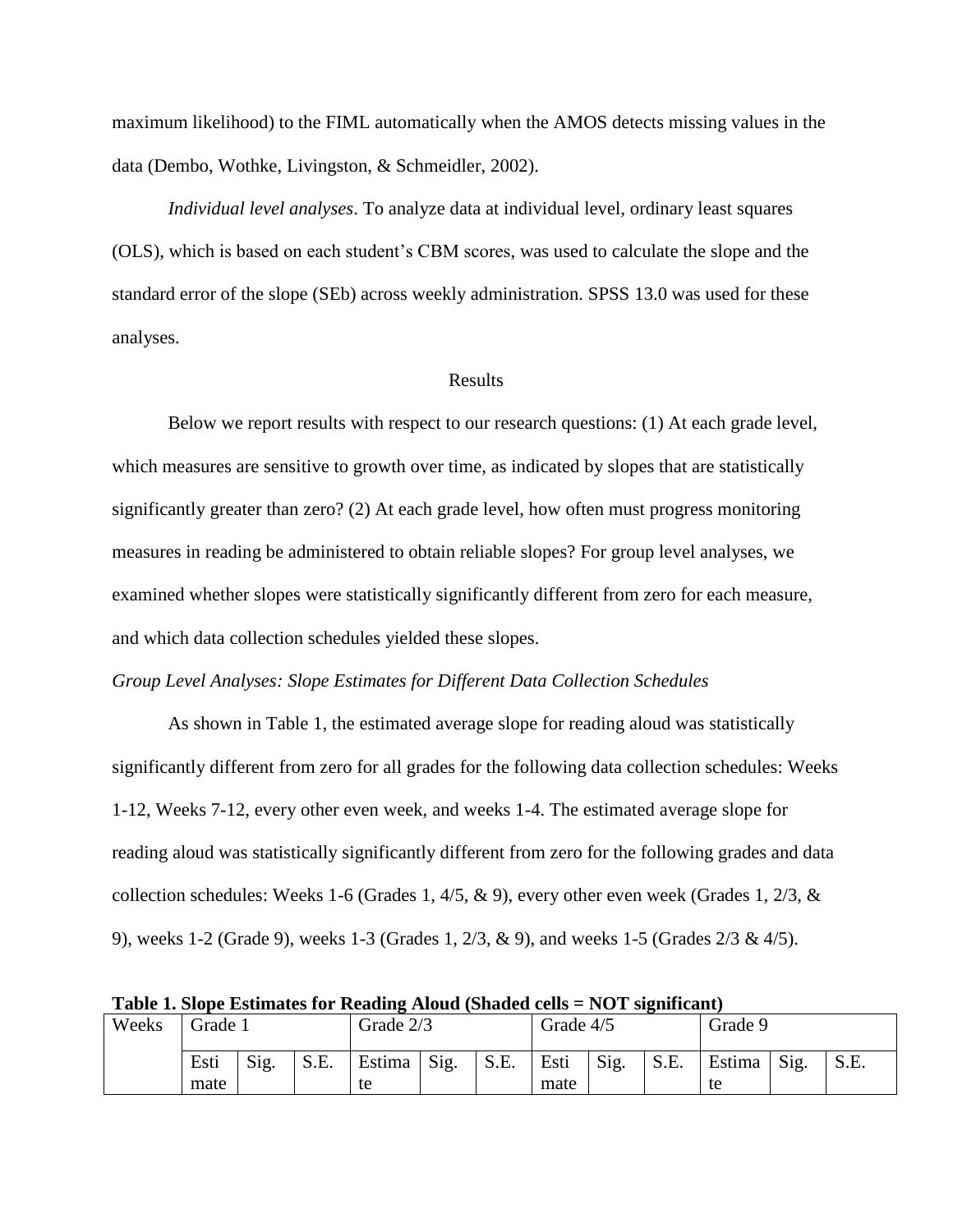| $1 - 12$    | 1.19  | .000 | .190  | .835     | .000 | .140  | .922    | .000 | .178  | $-1.311$  | .000 | .186  |
|-------------|-------|------|-------|----------|------|-------|---------|------|-------|-----------|------|-------|
| $1-6$       | 1.618 | .000 | 0.372 | $-0.688$ | .067 | 0.368 | 3.551   | .000 | 0.430 | 1.465     | .010 | 0.563 |
| $7-12$      | 3.210 | .000 | 0.376 | 3.861    | .000 | 0.401 | 2.683   | .000 | 0.532 | $-2.295$  | .000 | 0.465 |
| <b>ODD</b>  | 0.921 | .000 | 0.188 | .664     | .000 | 0.190 | 2.083   | .000 | 0.287 | $-1.079$  | .000 | 0.250 |
| <b>EVEN</b> | 1.117 | .000 | 0.228 | .885     | .000 | 0.172 | $-.155$ | .434 | 0.196 | .371      | .000 | 0.072 |
| $1 - 2$     | 8.216 | .373 | 0.408 | 2.240    | .755 | 7.177 | 5.459   | .365 | 5.989 | 12.108    | .037 | 5.716 |
| $1-3$       | 1.500 | .046 | 0.733 | $-6.380$ | .000 | 1.065 | 1.465   | .233 | 1.207 | 13.670    | .000 | 2.101 |
| $1 - 4$     | 3.354 | .000 | 0.510 | $-3.795$ | .000 | 0.622 | 4.764   | .000 | 0.811 | $-4.600$  | .000 | 0.943 |
| $1-5$       | 0.647 | .161 | 0.456 | $-1.539$ | .002 | 0.460 | 3.340   | .000 | 0.524 | $-0.1743$ | .815 | 0.744 |

As shown in Table 2, the estimated average slope for maze was statistically significantly different from zero for all grades for the following data collection schedules: Weeks 1-12, Weeks 1-6, weeks 7-12, every other even week, every other odd week, and weeks 1-5. In addition, the estimated average slope for maze was statistically significantly different from zero for the following grades and data collection schedules (estimated average slopes that were *not*  statistically significantly different from zero are shaded in gray): Weeks 1-2 (Grade 4/5 & 9), weeks 1-3 (Grades 1, 4/5, & 9), and weeks 1-4 (Grades 1, 4/5, & 9).

| Weeks      | Grade 1 |      |       | Grade 2/3 |      |       | Grade 4/5 |      |       | Grade 9 |      |       |
|------------|---------|------|-------|-----------|------|-------|-----------|------|-------|---------|------|-------|
|            | Estim   | Sig  | S.E   | Esti      | Sig. | S.E.  | Esti      | Sig. | S.E.  | Esti    | Sig. | S.E.  |
|            | ate     |      |       | mate      |      |       | mate      |      |       | mate    |      |       |
| $1-12$     | .369    | .000 | .060  | .555      | .000 | .042  | .709      | .000 | .057  | .358    | .000 | .047  |
| $1-6$      | .876    | .000 | 0.135 | .741      | .000 | 0.115 | 1.302     | .000 | 0.102 | 1.093   | .000 | 0.135 |
| $7 - 12$   | .332    | .010 | 0.123 | .853      | .000 | 0.083 | .927      | .000 | 0.109 | .403    | .016 | 0.166 |
| <b>ODD</b> | .369    | .000 | 0.065 | .554      | .000 | 0.056 | .856      | .000 | 0.065 | .777    | .001 | 0.229 |

**Table 2. Slope Estimates for Maze Selection (Shaded cells = NOT significant)**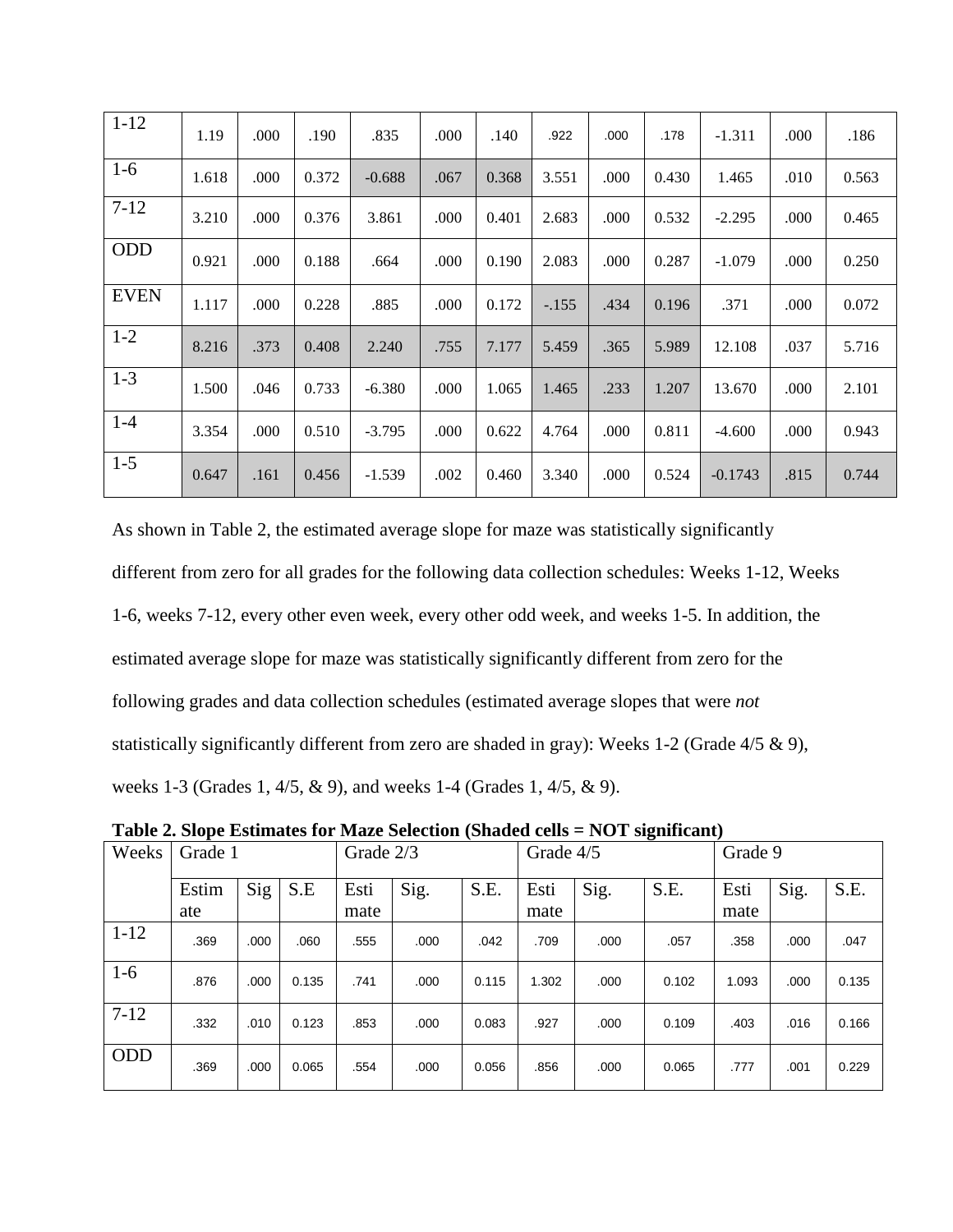| <b>EVEN</b> | .359  | .000 | 0.070 | .612    | .000 | 0.041 | .518  | .000 | 0.061 | .371  | .000 | 0.072 |
|-------------|-------|------|-------|---------|------|-------|-------|------|-------|-------|------|-------|
| $1 - 2$     | 1.200 | .219 | .971  | $-0.39$ | .971 | 1.077 | 4.658 | .000 | 1.132 | 4.073 | .001 | 1.170 |
| $1 - 3$     | .650  | .008 | 0.234 | .019    | .950 | 0.310 | 1.868 | .000 | 0.291 | 3.380 | .000 | 0.385 |
| $1-4$       | .832  | .000 | 0.177 | $-.039$ | .842 | 0.195 | 2.347 | .000 | 0.167 | 1.441 | .000 | 0.281 |
| $1 - 5$     | .729  | .000 | 0.153 | .862    | .000 | 0.172 | 1.542 | .000 | 0.145 | 1.345 | .000 | 0.178 |

As shown in Table 3, the estimated average slope for word identification for Grade 1 was

significantly different from zero for all data collection schedules except weeks 1-2.

| Weeks       | Grade 1  |      |      |
|-------------|----------|------|------|
|             | Estimate | Sig  | S.E  |
| $1 - 12$    | 1.760    | .000 | .49  |
| $1-6$       | 2.060    | .000 | 1.05 |
| $7 - 12$    | 2.893    | .000 | 1.07 |
| <b>ODD</b>  | 1.759    | .000 | .52  |
| <b>EVEN</b> | 1.727    | .000 | .53  |
| $1 - 2$     | 2.484    | .659 | 5.62 |
| $1 - 3$     | 1.657    | .013 | 2.91 |
| $1 - 4$     | 1.686    | .001 | 1.92 |
| $1 - 5$     | 1.914    | .000 | 1.93 |

**Table 3. Slope Estimates for Word Identification (Shaded cells = NOT significant)**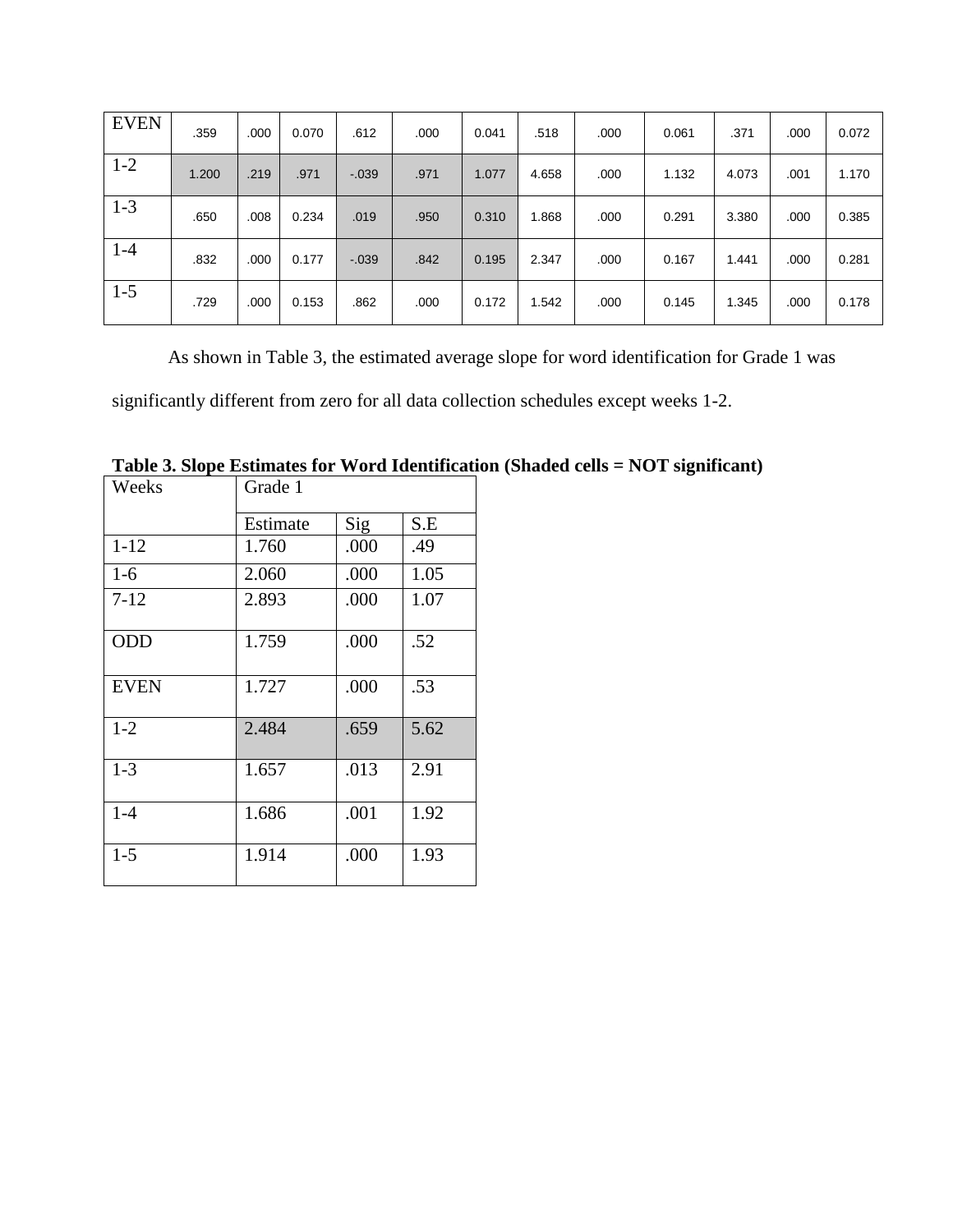*Group Level: Correlating Slopes (Wks. 1-3, Wks. 1-4 , Wks 1-5, etc) with Overall Slope (Wks. 1-12)*

In order to answer the research question about how often progress monitoring measures must be administered to obtain reliable slopes, correlation coefficients between the slope of the aggregate scores across consecutive weeks (Wks. 1-3, Wks 1-4 etc) and the overall slope (Wks 1-12) were calculated for each grade level. Table 4 shows that, overall, correlation coefficients between the slope of the aggregate scores across consecutive weeks (Wks. 1-3, Wks 1-4 etc) and overall slope (Wks 1-12) for reading aloud at each grade level ranged from .37 to .95 for Grade 1, .20 to .85 for Grade 2/3, -.07 to .94 for Grade 4/5, and .06 to .94 for Grade 9. The correlations increased as the number of data points used to create the slope increased. This pattern was similar for all grade levels.

| Overall Slope  | <b>Wks 1-3</b> | <b>Wks 1-4</b> | <b>Wks 1-5</b> | <b>Wks 1-6</b> | <b>Wks 1-7</b> | <b>Wks 1-8</b> | <b>Wks 1-9</b> | <b>Wks 1-10</b> | <b>Wks 1-11</b> |
|----------------|----------------|----------------|----------------|----------------|----------------|----------------|----------------|-----------------|-----------------|
| <b>Grade 1</b> | .370           | .347           | .476           | .536           | .627           | .780           | .745           | $.85^{-}$       | .947            |
| Grade 2/3      | .197           | .236           | .160           | .379           | .428           | .514           | .619           | .730            | .848            |
| Grade 4/5      | $-.074$        | .150           | .055           | .284           | .489           | .513           | .637           | .786            | .942            |
| <b>Grade 9</b> | .056           | .168           | .139           | .437           | .573           | .599           | .675           | .847            | .935            |

**Table 4. Correlating Slopes** *( Wks. 1-3, Wks. 1-4 , Wks 1-5, etc)* **with Overall Slope (Wks. 1-12) for Reading Aloud**

Table 5 shows the correlations between the slope of aggregate scores across consecutive weeks and the overall slope from week 1 to week 12 for maze selection. Overall, the correlation coefficients between each slope (Wks. 1-3, Wks 1-4 etc) and the overall slope (Wks 1-12) for maze selection ranged from .19 to .95 for Grade 1, .23 to .95 for Grade 2/3, .40 to .94 for Grade 4/5, and .05 to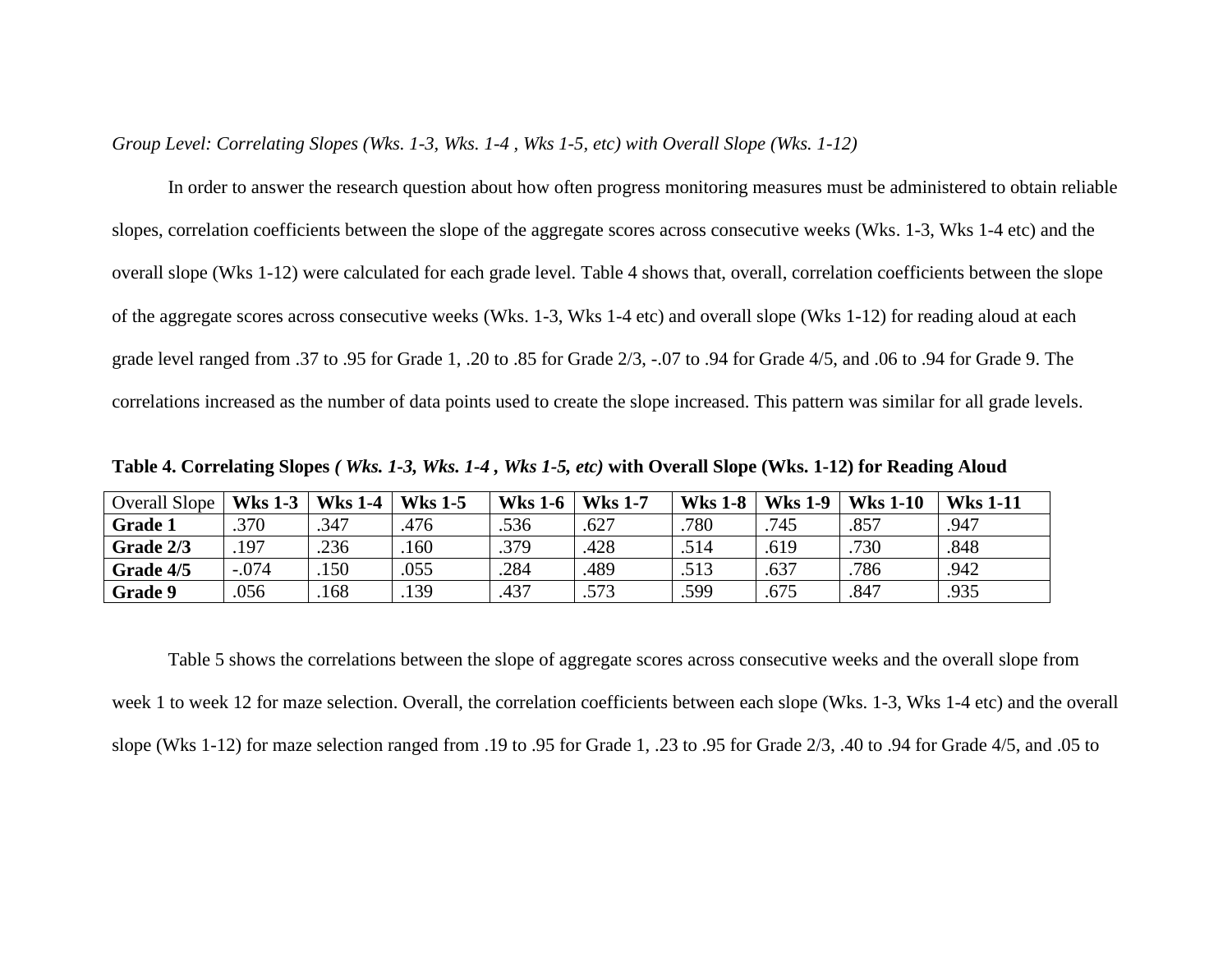.88 for Grade 9. Similar to the results for reading aloud, the correlations at each grade level increased as the number of data points

used to create the slope increased.

| Overall Slope  | <b>Wks 1-3</b> | <b>Wks 1-4</b> | <b>Wks 1-5</b> | <b>Wks 1-6</b> | <b>Wks 1-7</b> | <b>Wks 1-8</b> | <b>Wks 1-9</b> | <b>Wks 1-10</b> | <b>Wks 1-11</b> |
|----------------|----------------|----------------|----------------|----------------|----------------|----------------|----------------|-----------------|-----------------|
| Grade 1        | 190            | .222           | .455           | .573           | .695           | .715           | .771           | .839            | .954            |
|                |                |                |                |                |                |                |                |                 |                 |
| Grade 2/3      | .232           | .148           | .242           | .489           | .646           | .726           | .863           | .894            | .951            |
|                |                |                |                |                |                |                |                |                 |                 |
| Grade 4/5      | .404           | .315           | $-.103$        | .273           | .463           | .602           | .711           | .839            | .943            |
| <b>Grade 9</b> | .052           | $-.016$        | .196           | .303           | .309           | .439           | .552           | .835            | .883            |

**Table 5. Correlating Slopes** *( Wks. 1-3, Wks. 1-4 , Wks 1-5, etc)* **with Overall Slope (Wks. 1-12) for Maze Selection**

Table 6 shows the correlations between the slope of aggregate scores across consecutive weeks and the overall slope from week 1 to week 12 for word identification. Overall, the correlation coefficients between each slope (Wks. 1-3, Wks 1-4 etc) and the overall slope (Wks 1-12) for word identification ranged from .22 to .96 for students in Grade 1, with the pattern of correlation coefficients increasing with an increase in the number of data points used to create the slope.

| AWNAU VI COLLUMBIAN MAUNUM I |                |                |                |                |                |                |                |                 |                 |  |
|------------------------------|----------------|----------------|----------------|----------------|----------------|----------------|----------------|-----------------|-----------------|--|
| Overall Slope                | <b>Wks 1-3</b> | <b>Wks 1-4</b> | <b>Wks 1-5</b> | <b>Wks 1-6</b> | <b>Wks 1-7</b> | <b>Wks 1-8</b> | <b>Wks 1-9</b> | <b>Wks 1-10</b> | <b>Wks 1-11</b> |  |
| <b>Grade 1</b>               | $\cap$<br>ىمىد | $\cap$<br>ىشتى | .26            | .44            | .59            | .68            | 70             | .84             | .96             |  |

**Table 6. Correlating Slopes** *( Wks. 1-3, Wks. 1-4 , Wks 1-5, etc)* **with Overall Slope (Wks. 1-12) for Word ID**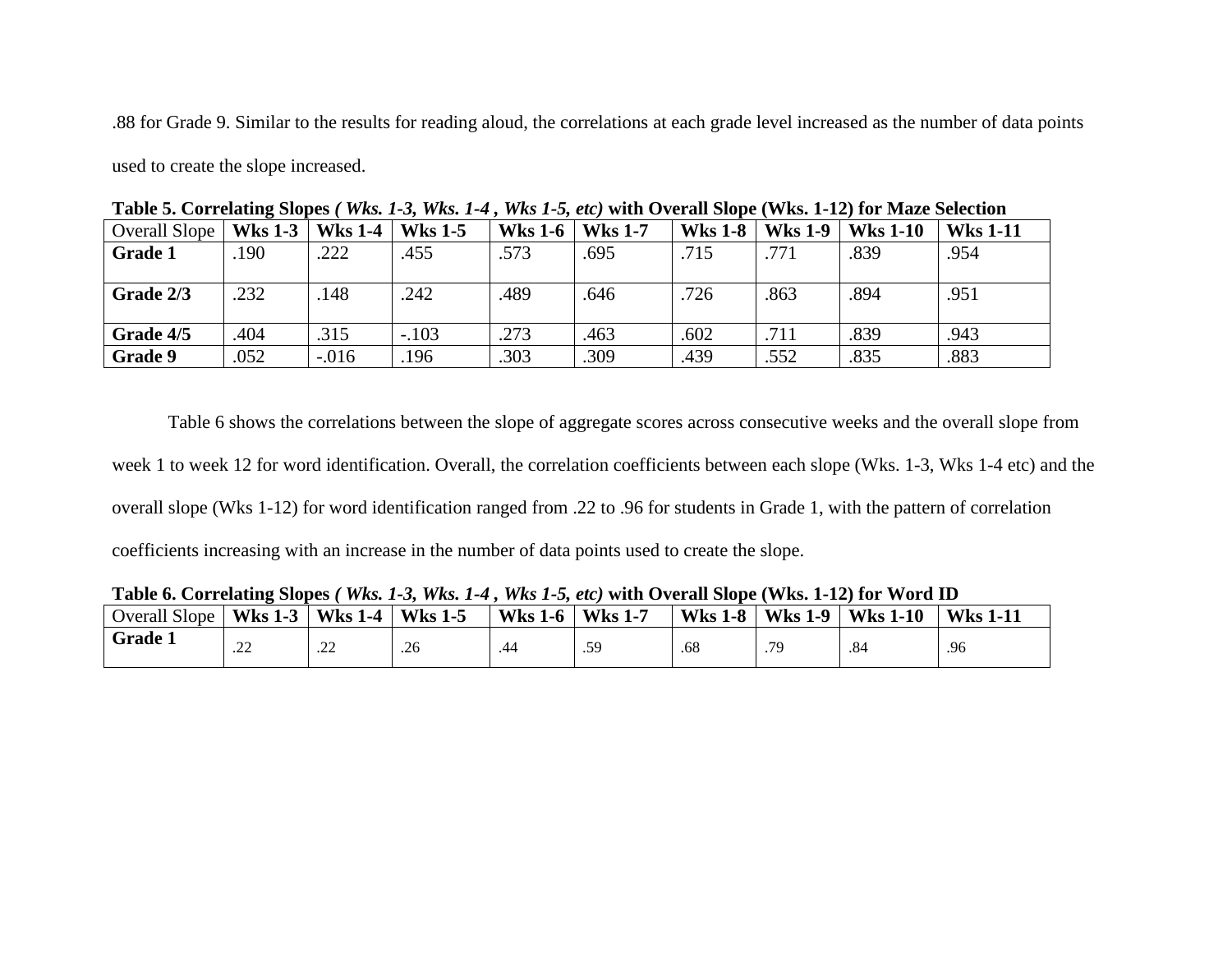### *Individual Level: Testing the Difference between Standard Error of Slope (SEb) for 2-week, 3-week, etc. Slopes*

Table 7 indicates the SEb of slopes for reading aloud. Mean scores of SEb based on each student decreased as the number of data points increased. In addition, mean scores of SEb increased as grade level increased. Regardless of grade level and the number of data points included, all SEb were significantly different from zero.

| Wee<br>$\mathbf{k}$ s |              |           | Grade 1 |      |      |              |           | Grade 2/3 |      |            |              |           | Grade 4/5 |       |      |              |           | Grade 9 |       |            |
|-----------------------|--------------|-----------|---------|------|------|--------------|-----------|-----------|------|------------|--------------|-----------|-----------|-------|------|--------------|-----------|---------|-------|------------|
|                       | <b>Slope</b> | M e<br>an | S.D     | t    | sig  | <b>Slope</b> | M e<br>an | S.D       | t    | <b>Sig</b> | <b>Slope</b> | M e<br>an | S.D       | t     | sig  | <b>Slope</b> | M e<br>an | S.D     | t     | <b>Sig</b> |
| $1-3$                 | 1.52         | 5.17      | 4.27    | 8.74 | .000 | $-6.32$      | 6.80      | 4.8<br>4  | 9.93 | .000       | 1.43         | 5.21      | 4.43      | 7.14  | .000 | $-4.45$      |           |         |       |            |
| $1-4$                 | 3.37         | 3.57      | 1.89    | 13.5 | .000 | $-3.67$      | 4.76      | 2.26      | 14.8 | .000       | 4.70         | 4.63      | 2.54      | 11.08 | .000 | $-5.08$      | 6.16      | 3.96    | 9.82  | .000       |
| $1-5$                 | .65          | 2.89      | 1.09    | 18.9 | .000 | $-1.51$      | 3.47      | 1.23      | 19.9 | .000       | 3.29         | 3.37      | 1.61      | 12.90 | .000 | $-.04$       | 4.74      | 2.47    | 13.28 | .000       |
| $1-6$                 | 1.60         | 2.19      | .964    | 16.4 | .000 | $-.68$       | 2.61      | 0.72      | 25.7 | .000       | 3.53         | 2.66      | 1.06      | 15.40 | .000 | 1.86         | 3.48      | 1.61    | 15.15 | .000       |
| $1 - 7$               | 1.05         | 1.67      | .714    | 16.9 | .000 | $-1.10$      | 2.02      | 0.51      | 28.1 | .000       | 1.74         | 2.39      | 0.79      | 18.60 | .000 | .40          | 2.74      | 1.12    | 17.32 | .000       |
| $1-8$                 | .84          | 1.35      | .605    | 16.1 | .000 | $-.87$       | 1.61      | 0.40      | 28.7 | .000       | .41          | 2.06      | 0.64      | 19.78 | .000 | .18          | 2.13      | .78     | 19.26 | .000       |
| $1-9$                 | .23          | 1.18      | .543    | 15.7 | .000 | $-.60$       | 1.35      | 0.31      | 31.2 | .000       | 1.42         | 1.79      | 0.53      | 20.54 | .000 | $-.47$       | 1.77      | .54     | 23.00 | .000       |
| $1 - 10$              | .70          | 1.02      | .512    | 14.3 | .000 | .12          | 1.22      | 0.31      | 27.4 | .000       | .42          | 1.61      | 0.48      | 20.63 | .000 | .18          | 1.54      | .44     | 24.59 | .000       |
| $1 - 11$              | .78          | .892      | .458    | 14.0 | .000 | .54          | 1.07      | 0.27      | 28.3 | .000       | .73          | 1.38      | 0.39      | 21.85 | .000 | $-.21$       | 1.32      | .37     | 25.22 | .000       |
| $1 - 12$              | 1.22         | .815      | .399    | 14.7 | .000 | .82          | .96       | 0.23      | 30.0 | .000       | .92          | 1.19      | 0.33      | 22.14 | .000 | $-.94$       | 1.20      | .30     | 28.00 | .000       |

**Table 7. SEb of aggregate scores ( Wks. 1-3, Wks 1-4, Wks, 1-5 etc) for reading aloud**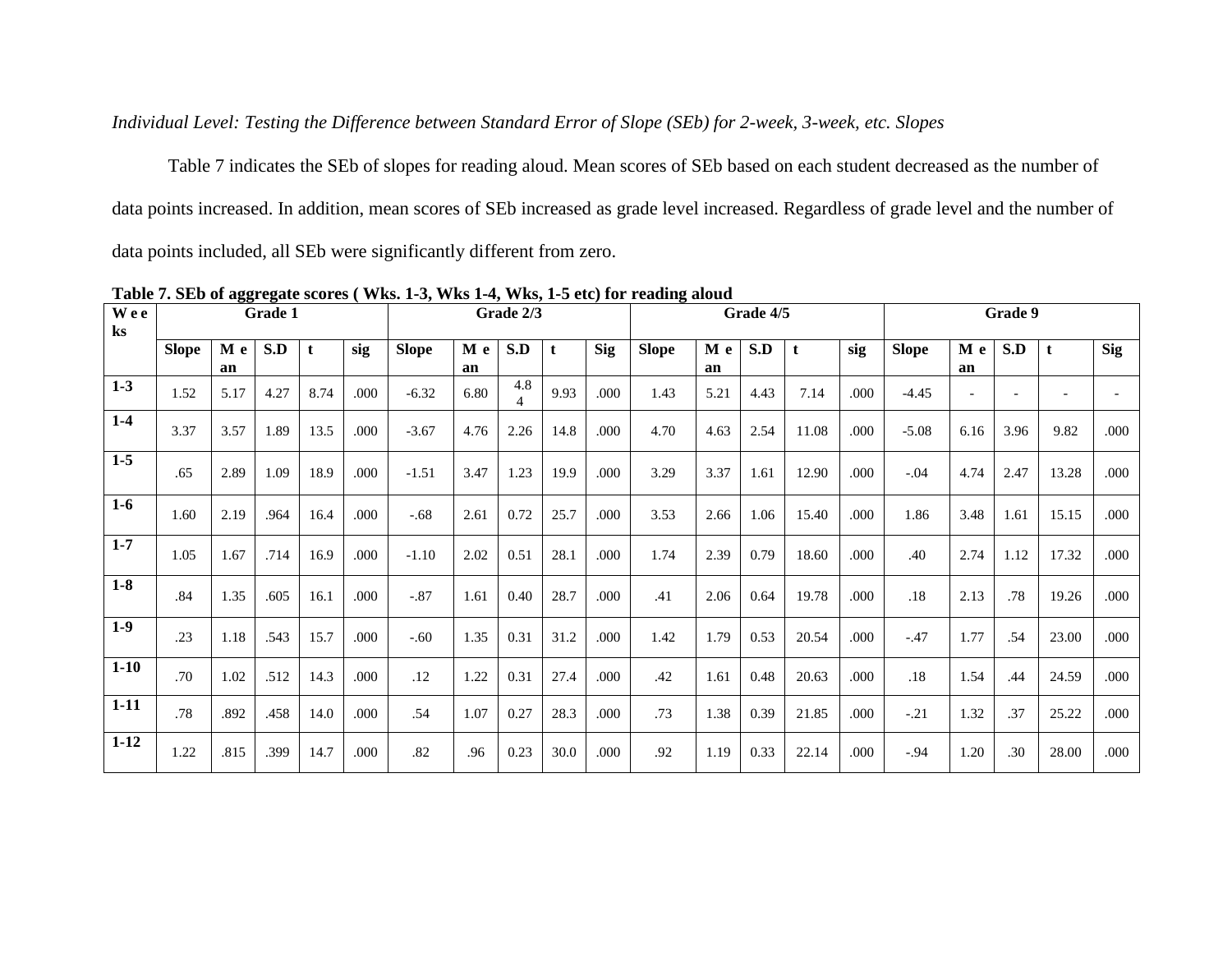Table 8 shows the SEb of slopes for maze selection. According to Table 7, mean scores of the SEb based on each student decreased as the number of data points increased. In addition, the mean scores of the SEb increased as grade level increased. Regardless of grade level and the number of data points, all of SEb for maze were significantly different from zero.

| Wee<br>ks |              |                    | <b>Grade 1</b> |       |            |              |                    | Grade 2/3 |       |            |              |       | Grade 4/5 |       |            |              |       | Grade 9 |       |            |
|-----------|--------------|--------------------|----------------|-------|------------|--------------|--------------------|-----------|-------|------------|--------------|-------|-----------|-------|------------|--------------|-------|---------|-------|------------|
|           | <b>Slope</b> | Mea<br>$\mathbf n$ | $S$ .<br>D     | t     | <b>Sig</b> | <b>Slope</b> | Mea<br>$\mathbf n$ | S.D       | t     | <b>Sig</b> | <b>Slope</b> | Mean  | S.D       | t     | <b>Sig</b> | <b>Slope</b> | Mean  | S.D     |       | <b>Sig</b> |
| $1 - 3$   | .67          | .708               | .49            | 10.04 | .000       | $-.07$       | .920               | .59       | 11.11 | .000       | 1.87         | 1.793 | 1.05      | 10.47 | .000       | 3.50         | 1.686 | 1.48    | 7.01  | .000       |
| $1-4$     | .76          | .565               | .33            | 11.89 | .000       | $-.10$       | .804               | .45       | 12.54 | .000       | 2.33         | 1.094 | 0.55      | 12.20 | .000       | 1.47         | 1.577 | 0.93    | 11.28 | .000       |
| $1-5$     | .68          | .448               | .24            | 12.96 | .000       | .74          | .635               | .36       | 12.33 | .000       | 1.51         | 0.912 | 0.35      | 15.86 | .000       | 1.44         | 1.091 | 0.53    | 14.21 | .000       |
| $1-6$     | .83          | .382               | .18            | 14.51 | .000       | .65          | .529               | .26       | 14.38 | .000       | 1.29         | 0.742 | 0.28      | 15.93 | .000       | 1.01         | 0.834 | 0.36    | 15.69 | .000       |
| $1 - 7$   | .65          | .317               | .15            | 14.16 | .000       | .56          | .427               | .20       | 15.10 | .000       | 1.06         | 0.575 | 0.19      | 18.11 | .000       | .65          | 0.678 | 0.24    | 19.58 | .000       |
| $1-8$     | .54          | .277               | .13            | 14.58 | .000       | .45          | .357               | .14       | 17.15 | .000       | .84          | 0.493 | 0.14      | 20.43 | .000       | .64          | 0.540 | 0.20    | 18.85 | .000       |
| $1-9$     | .40          | .240               | .11            | 14.90 | .000       | .45          | .307               | .11       | 18.48 | .000       | .66          | 0.415 | 0.11      | 23.26 | .000       | .49          | 0.471 | 0.16    | 20.20 | .000       |
| $1-10$    | .40          | .215               | .11            | 13.52 | .000       | .48          | .265               | .09       | 19.11 | .000       | .60          | 0.356 | 0.08      | 25.71 | .000       | .37          | 0.419 | 0.15    | 19.27 | .000       |
| $1 - 11$  | .36          | .194               | .09            | 14.12 | .000       | .54          | .228               | .08       | 19.78 | .000       | .63          | 0.300 | 0.07      | 26.33 | .000       | .38          | 0.356 | 0.12    | 19.65 | .000       |
| $1 - 12$  | .38          | .194               | .09            | 10.04 | .000       | .55          | .227               | .08       | 11.11 | .000       | .71          | 0.263 | 0.05      | 28.33 | .000       | .39          | 0.318 | 0.10    | 21.47 | .000       |

**Table 8. SEb of aggregate scores ( Wks. 1-3, Wks 1-4, Wks, 1-5 etc) for maze**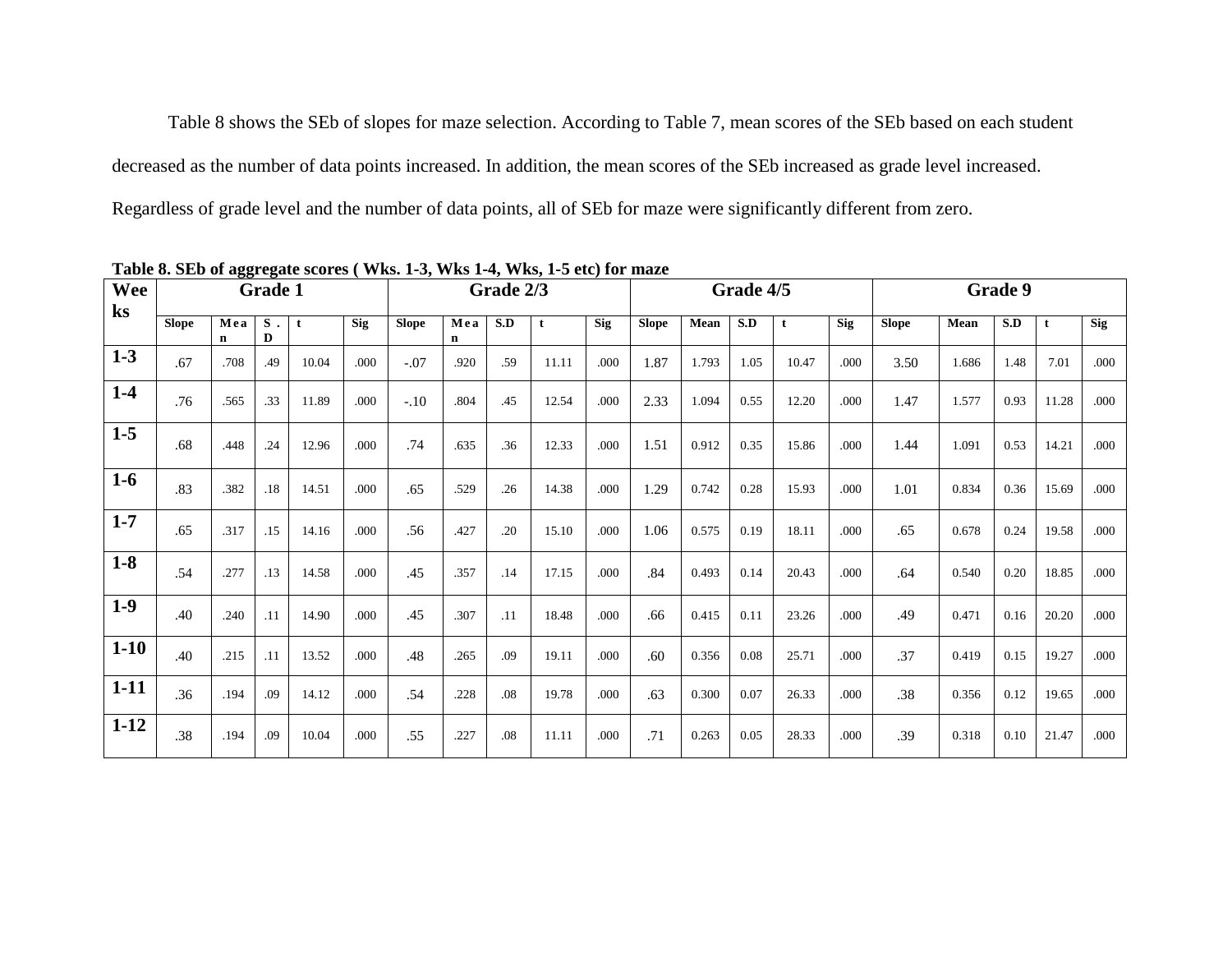Table 9 shows the SEb of aggregate scores for word identification. According to Table 9, mean scores of the SEb based on each student decreased as the number of data points increased. All of SEb for word identification were significantly different from zero.

| <b>Weeks</b> |              |             | <b>Grade 1</b> |       |      |
|--------------|--------------|-------------|----------------|-------|------|
|              | <b>Slope</b> | <b>Mean</b> | S.D            | t     | sig  |
| $1-3$        | 1.68         | 3.24        | 2.58           | 9.14  | .000 |
| $1-4$        | 1.70         | 2.09        | 1.54           | 9.90  | .000 |
| $1-5$        | 1.92         | 1.55        | 1.05           | 10.70 | .000 |
| $1-6$        | 2.07         | 1.24        | .86            | 10.48 | .000 |
| $1 - 7$      | 1.46         | 1.01        | .69            | 10.76 | .000 |
| $1-8$        | 1.52         | .81         | .51            | 11.54 | .000 |
| $1-9$        | 1.51         | .69         | .40            | 12.48 | .000 |
| $1 - 10$     | 1.41         | .58         | .34            | 12.36 | .000 |
| $1 - 11$     | 1.58         | .47         | .27            | 12.92 | .000 |
| $1 - 12$     | 1.76         | .47         | .26            | 13.08 | .000 |

**Table 9. SEb of aggregate scores ( Wks. 1-3, Wks 1-4, Wks, 1-5 etc) for Word ID**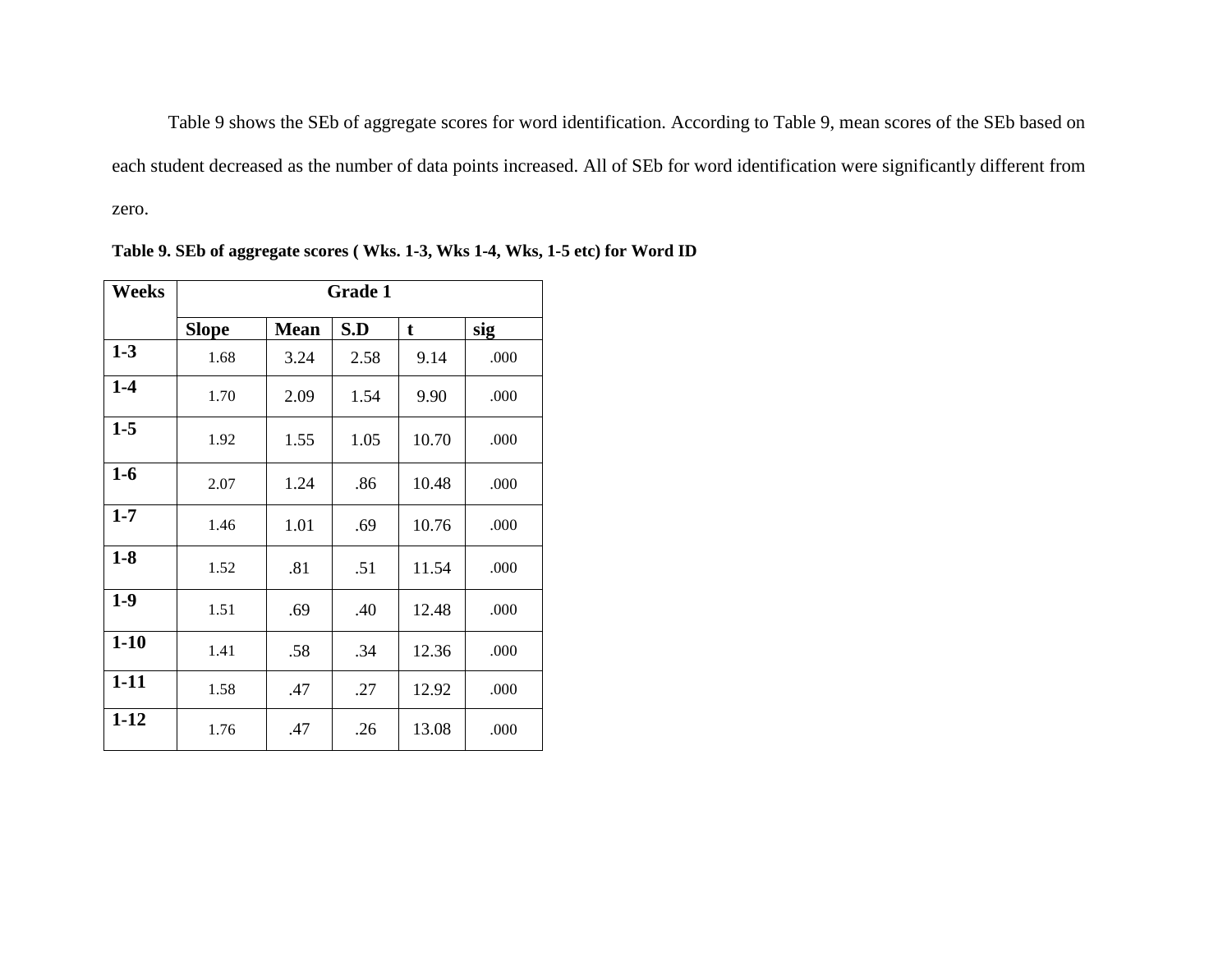#### Discussion

The primary purpose of this study was to investigate how often progress monitoring measures in reading must be administered to obtain consistency in slopes. To answer the question, the data analysis was divided into two levels: group and individual. First, in terms of group level, the growth rate was calculated for the following data collection schedules: Weeks 1- 6, weeks 7-12, every other even week, every other odd week, and weeks 1-5. The results showed that as the number of data points included increased, regardless of measures and grade level, the growth rates continuously increased. Thus, the more data points administered, the greater the growth rate. At the individual level, correlations between each slope (Wks. 1-3, Wks 1-4, etc) and the overall slope for measures was reported. The results indicate that the correlation between each slope (Wks. 1-3, Wks 1-4, etc) and overall slope increased as the number of data points used increased. Finally, the means of the SEb of the aggregate scores was investigated using OLS. The results showed that the mean SEb decreased as the number of data points increased.

In summary, the results from this study imply that consistency in slopes is related to the number of data points, indicating that more data points produce more consistent slopes. However, it is important to note that these results are based solely on the data collected for the present study. Decisions about how many CBM data points are necessary to ensure consistent slopes may vary across different participants and settings.